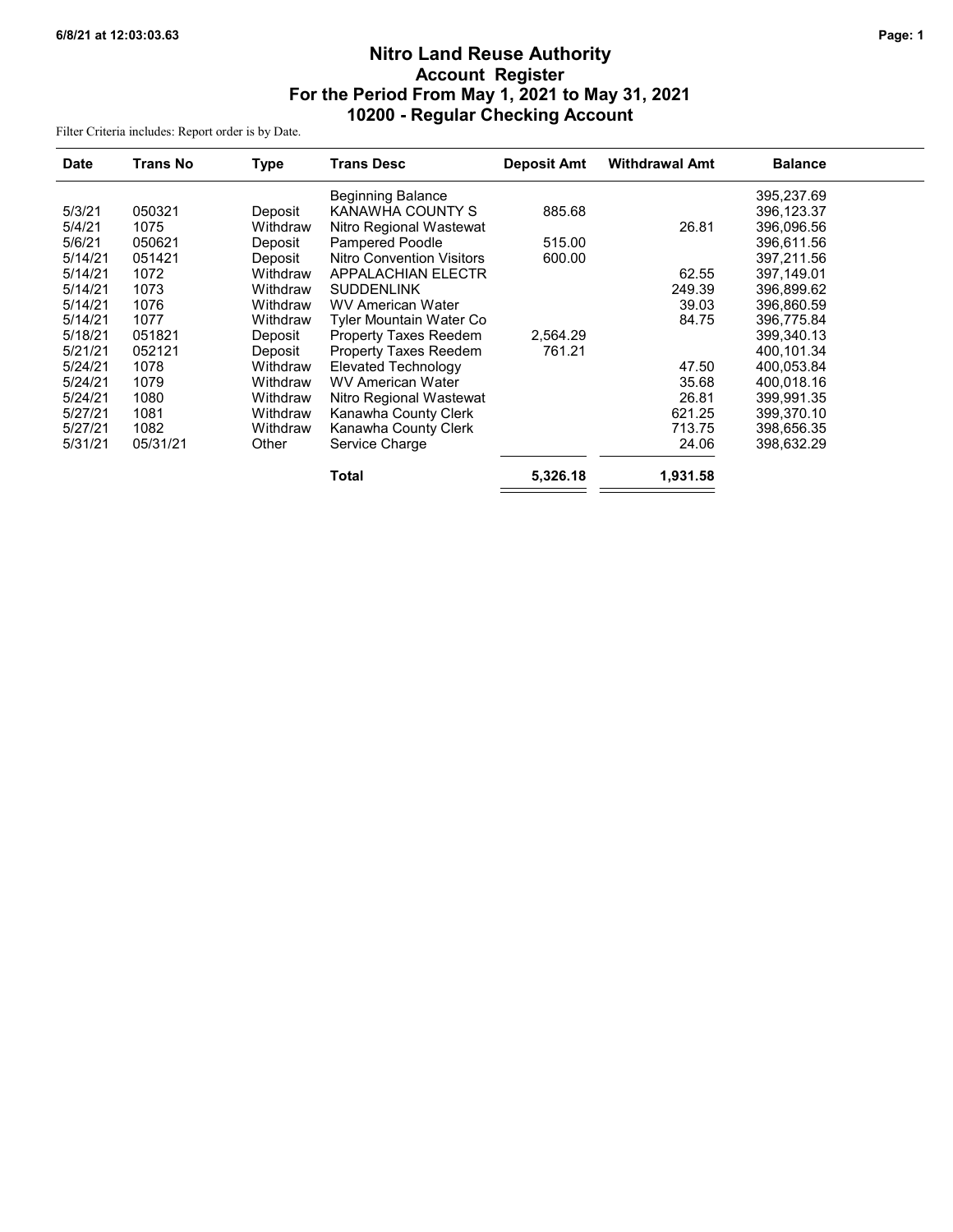#### Nitro Land Reuse Authority Balance Sheet May 31, 2021

### ASSETS

| <b>Current Assets</b><br>\$<br>Regular Checking Account<br><b>Inventory-Property</b><br>Inventory-CITY | 398,632.29<br>13,099.03<br>71,119.62 |                  |
|--------------------------------------------------------------------------------------------------------|--------------------------------------|------------------|
| <b>Total Current Assets</b>                                                                            |                                      | 482,850.94       |
| Property and Equipment                                                                                 |                                      |                  |
| <b>Total Property and Equipment</b>                                                                    |                                      | 0.00             |
| <b>Other Assets</b>                                                                                    |                                      |                  |
| <b>Total Other Assets</b>                                                                              |                                      | 0.00             |
| <b>Total Assets</b>                                                                                    |                                      | \$<br>482,850.94 |

## LIABILITIES AND CAPITAL

|                 |                                  | <b>Current Liabilities</b>     |  |  |  |  |
|-----------------|----------------------------------|--------------------------------|--|--|--|--|
| 0.00            | <b>Total Current Liabilities</b> |                                |  |  |  |  |
|                 |                                  | Long-Term Liabilities          |  |  |  |  |
| 0.00            |                                  | Total Long-Term Liabilities    |  |  |  |  |
| 0.00            |                                  | <b>Total Liabilities</b>       |  |  |  |  |
|                 |                                  |                                |  |  |  |  |
| S<br>29,677.32  |                                  | Fund Balance NLRA              |  |  |  |  |
| 131,324.96      |                                  | Use Restricted City Contributi |  |  |  |  |
| 321,848.66      |                                  | Net Income                     |  |  |  |  |
| 482,850.94      |                                  | Total Capital                  |  |  |  |  |
| S<br>482,850.94 | Total Liabilities & Capital      |                                |  |  |  |  |
|                 |                                  | Capital                        |  |  |  |  |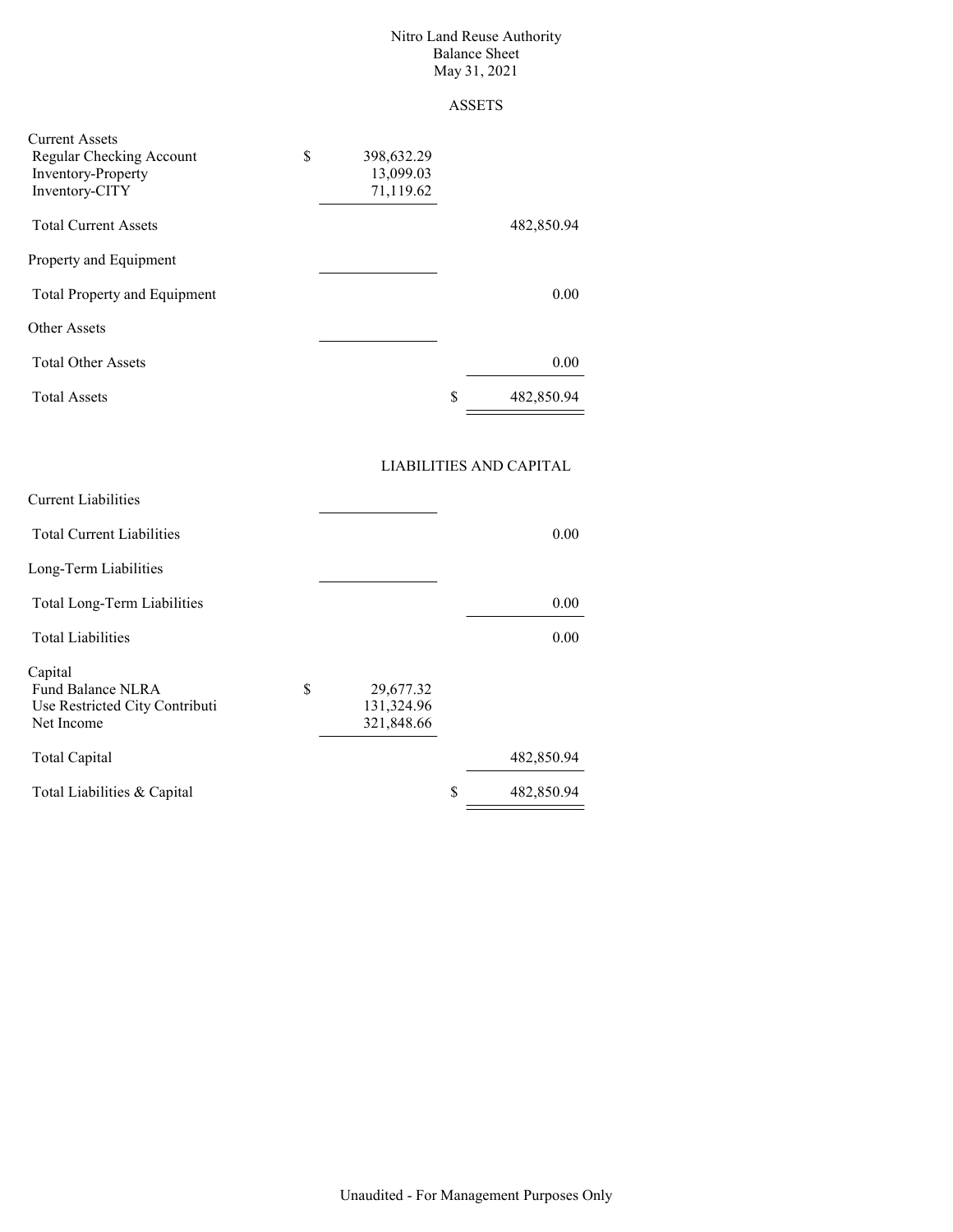### Nitro Land Reuse Authority Statement of Cash Flow For the eleven Months Ended May 31, 2021

|                                                                                                                                              | <b>Current Month</b>              |    | Year to Date               |
|----------------------------------------------------------------------------------------------------------------------------------------------|-----------------------------------|----|----------------------------|
| Cash Flows from operating activities<br>Net Income<br>Adjustments to reconcile net<br>income to net cash provided<br>by operating activities | \$<br>3,394.60                    | S  | 321,848.66                 |
| Inventory-Property<br>Inventory-CITY                                                                                                         | 0.00<br>0.00                      |    | (3,018.01)<br>48,613.17    |
| <b>Total Adjustments</b>                                                                                                                     | 0.00                              |    | 45,595.16                  |
| Net Cash provided by Operations                                                                                                              | 3,394.60                          |    | 367,443.82                 |
| Cash Flows from investing activities<br><b>Used For</b>                                                                                      |                                   |    |                            |
| Net cash used in investing                                                                                                                   | 0.00                              |    | 0.00                       |
| Cash Flows from financing activities<br>Proceeds From<br><b>Used For</b>                                                                     |                                   |    |                            |
| Net cash used in financing                                                                                                                   | 0.00                              |    | 0.00                       |
| Net increase <decrease> in cash</decrease>                                                                                                   | \$<br>3,394.60                    | \$ | 367,443.82                 |
| Summary<br>Cash Balance at End of Period<br>Cash Balance at Beg of Period                                                                    | \$<br>398,632.29<br>(395, 237.69) | \$ | 398,632.29<br>(31, 188.47) |
| Net Increase <decrease> in Cash</decrease>                                                                                                   | \$<br>3,394.60                    | \$ | 367,443.82                 |